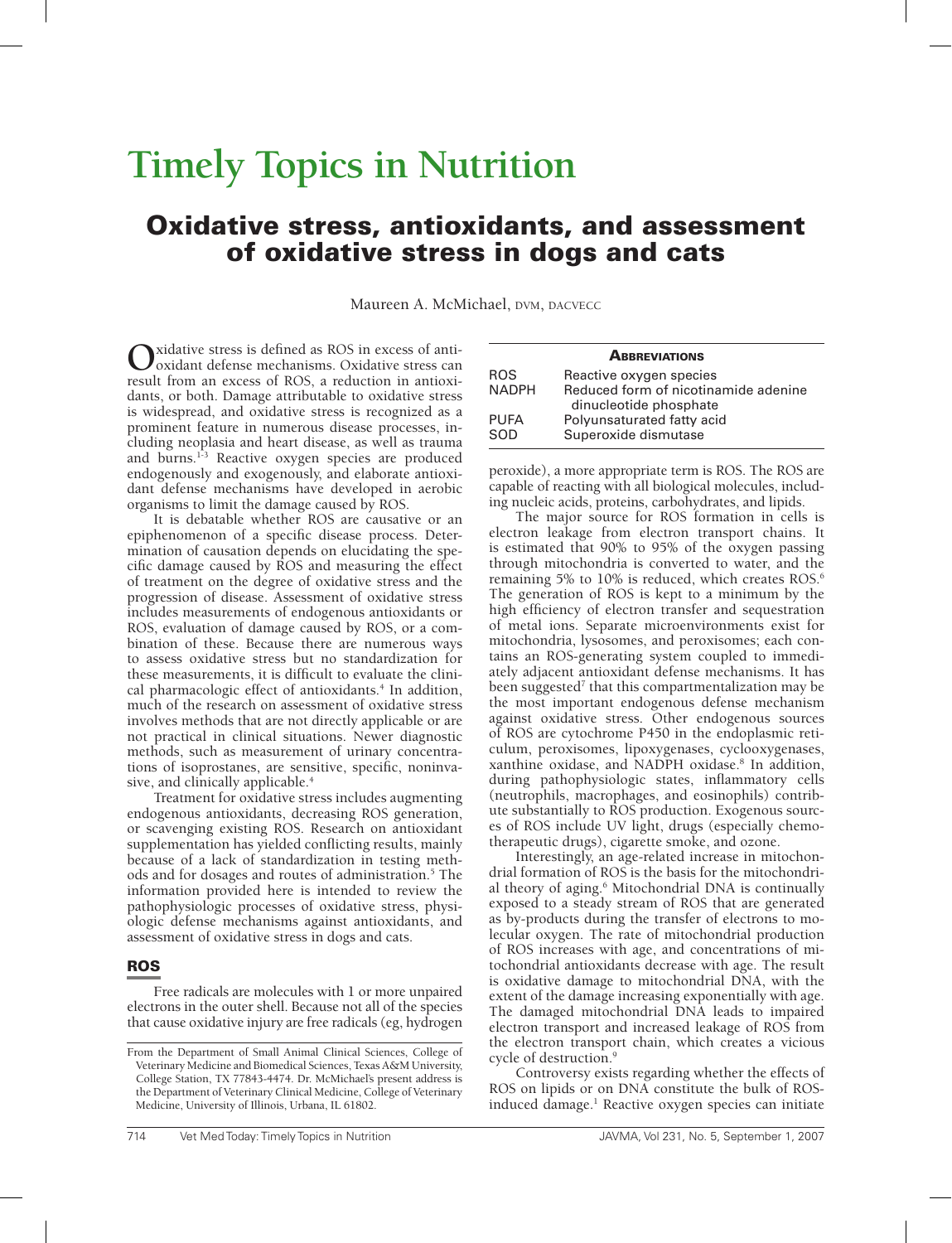lipid peroxidation by abstracting a proton from PUFAs in the cell membrane. This causes the formation of a new radical, which can then attack other PUFAs in the membrane and propagate a chain reaction of lipid peroxidation, which ends when the substrate (ie, lipids of cell membranes) is eliminated or the radical encounters a chain-breaking antioxidant (such as vitamin E).10 Lipid peroxidation severely damages cell membranes, which causes alterations in enzyme systems and receptors, alterations in ionic channels, and increased permeability to calcium and other ions and may initiate inflammation and apoptosis.<sup>4</sup>

However, ROS-induced damage to proteins and DNA may have more far-reaching effects leading to mutations and eventually carcinogenesis.<sup>1</sup> In fact, ROS are now considered an important class of carcinogen and have been implicated in the initiation, promotion, and progression of cancer.<sup>1</sup> The association between chronic inflammation and cancer may be mediated via release of ROS from leukocytes during inflammation with subsequent DNA damage. Hepatitis B and C virus–associated hepatocellular carcinoma and *Helicobacter pylori*–associated gastric carcinoma are examples of chronic infectious processes that are believed to lead to cancer. $^{11}$ 

#### Endogenous Defense Against Antioxidants

Antioxidants are substances that can delay or prevent oxidation of nucleic acids, proteins, lipids, or carbohydrates. In the scavenging process, antioxidants produce a more stable compound after they react with a radical. The basic concept of antioxidant scavenging of ROS involves the antioxidant donating a single electron to a free-radical species.<sup>5</sup>

During steady-state conditions, ROS play important regulatory roles in cellular function. The homeostatic balance of ROS is modulated by effective endogenous defense mechanisms against antioxidants **(Figure 1)**. 12 In general, there are 3 categories of defense: antioxidant proteins, enzymatic antioxidants, and small molecule antioxidants. Antioxidant proteins, such as albumin, haptoglobin, ferritin, and ceruloplasmin, are abundant in plasma.11 Enzymatic antioxidants include SOD, catalase, and glutathione peroxidase.<sup>11</sup> Enzymatic antioxidants are expressed in most mammalian cells and prevent the generation of ROS. Small molecule antioxidants are further characterized into water-soluble and lipid-soluble categories. Water-soluble antioxidants include ascorbic acid (vitamin C), uric acid, bilirubin, glutathione, zinc, and selenium. Lipid-soluble antioxidants include tocopherols (eg, α-tocopherol [vitamin E]), β-carotene, ubiquinol-10 (coenzyme Q10), and lycopene.<sup>11</sup> The lipid layer of cell membranes contains tocopherols and β-carotene, and these antioxidants can act to quench chain reactions of lipid peroxidation.<sup>11</sup>

Albumin appears to be the most important of the antioxidant proteins, mainly because of its abundance in plasma.<sup>13</sup> In 1 study,<sup>14</sup> experimental exposure of plasma to challenges with exogenous oxidants revealed the following total plasma antioxidant activity: albumin, 43%; uric acid, 33%; vitamin C, 9%; vitamin E, 3%; bilirubin, 2%; and other, 10%. Albumin acts as an antioxidant via a free thiol group that is readily oxidized by ROS; however, in humans, the proportion in the reduced form (ie, the form that can act as an antioxidant) varies and is altered by disease states.<sup>15</sup> Interestingly, most commercial sources of human albumin have a lower percentage of thiol groups in the reduced form, compared with the percentage of the reduced form in healthy adult males.<sup>16</sup>

Enzymatic antioxidants typically work synergistically and require cofactors. Superoxide is the major ROS produced during physiologic and pathophysiologic states and is scavenged by the enzyme SOD. Superoxide dismutase is found in the cytosol (requires copper and zinc) and mitochondria (requires manganese) and on extracellular surfaces (requires copper and zinc). Mitochondrial SOD is believed to play a major role in defense mechanisms against antioxidants.6,9 The reaction of SOD and superoxide anion creates hydrogen peroxide, another ROS. Hydrogen peroxide is then detoxified by glutathione peroxidase or catalase.<sup>13</sup>

Catalase is a heme protein located in peroxisomes. Catalase uses iron located at its catalytic center to convert hydrogen peroxide created in the cytosol or peroxisomes to water and oxygen.<sup>13</sup>

Mitochondria do not appear to possess catalase activity, except for mitochondria located in cardiac tissues. In mitochondria, hydrogen peroxide is scavenged by glutathione peroxidase, which is a sulfur-containing tripeptide that reduces hydrogen peroxide to water by use of glutathione as a substrate.<sup>6</sup> Glutathione peroxidase differs from catalase in that it is protective against



Figure 1—Schematic illustration depicting the creation of a superoxide anion, scavenging of the superoxide anion by SOD or glutathione to form hydrogen peroxide, and subsequent scavenging of hydrogen peroxide by catalase or glutathione to form oxygen and water. When hydrogen peroxide is not scavenged by catalase or glutathione, it can react with free metals to form hydroxyl radicals, which can initiate lipid peroxidation and damage to macromolecules. GSSG = Oxidized glutathione. GSH = Reduced glutathione. GSHPx = Glutathione peroxidase.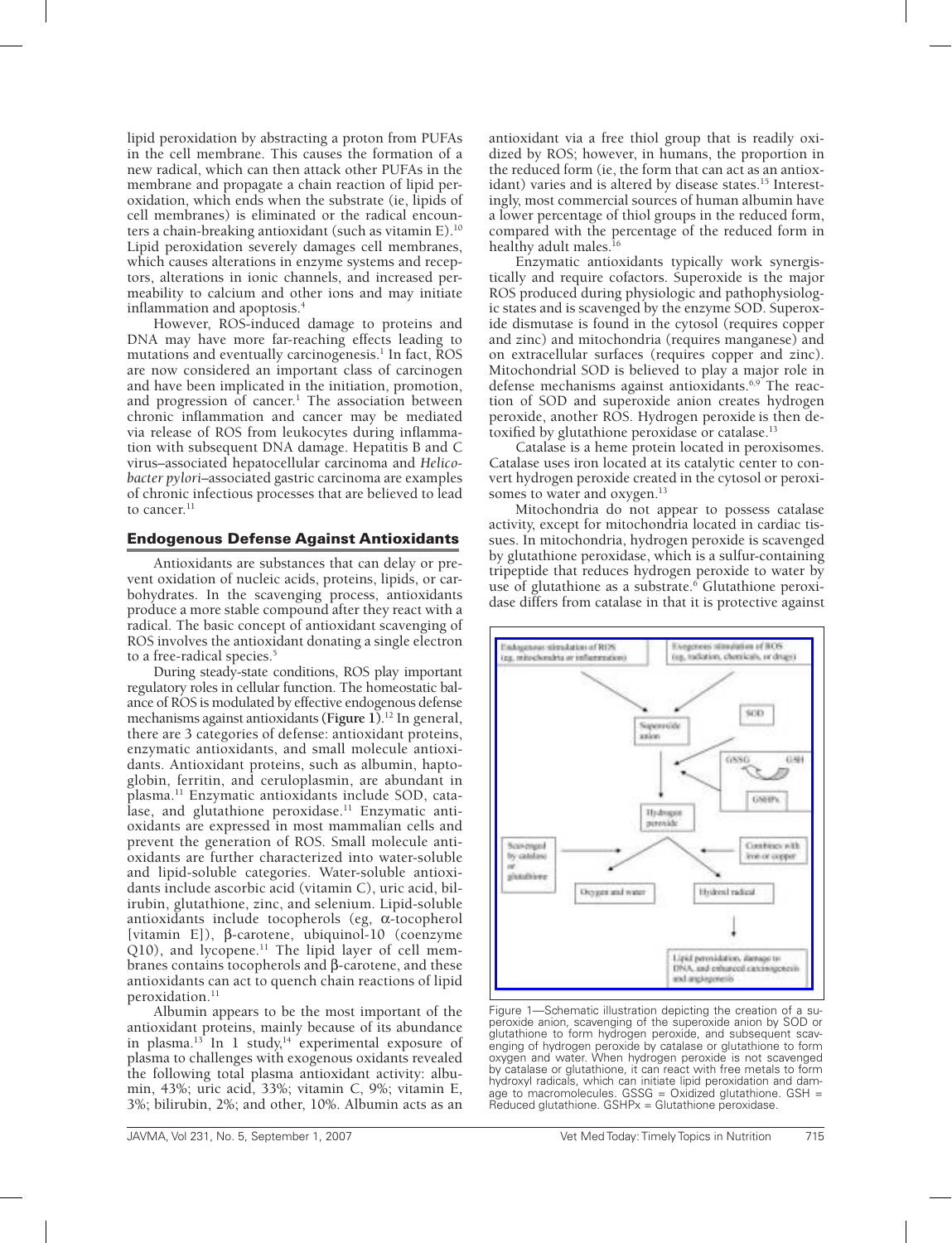lipid peroxides (which protect cell membranes) and is effective at low concentrations of hydrogen peroxide.<sup>13</sup>

Much of the current research on small molecule antioxidants has focused on vitamin E, vitamin C, and glutathione. Vitamin E is located in the lipophilic interior of cell membranes, where the PUFAs are located, and is a chain-breaking scavenger that halts lipid peroxidation.17 When a wave of lipid peroxidation reaches vitamin E, it is oxidized to form a free radical, which spares adjacent PUFAs from oxidation. Vitamin C then combines with that radical to form a poorly reactive, water-soluble, vitamin C radical, which results in regeneration of vitamin E. Vitamin C is the most abundant water-soluble antioxidant, and it can directly scavenge ROS or regenerate vitamin E.

Glutathione, a tripeptide that contains glutamate, cysteine, and glycine, is a cosubstrate for the enzyme glutathione peroxidase, which detoxifies hydrogen peroxide. Glutathione can also act as a metal chelator that prevents formation of hydroxyl radicals.18 Glutathione is synthesized in all mammalian cells. The rate of synthesis is dependent on cysteine stores in most organs, except the liver. The liver, which is the primary site for glutathione synthesis, can synthesize glutathione from cysteine or methionine, and it supplies up to 90% of circulating glutathione.18 Oxidative stress can be associated with a depletion of glutathione that leads to apoptosis of hepatocytes.19

Interestingly, glutathione can conjugate with carcinogens, which hastens their removal. This is believed to be an important component of endogenous detoxification.12 Cellular depletion of glutathione has been implicated in the susceptibility of specific tissues (colon and rectum) to develop neoplasms.<sup>12</sup> Glutathione is believed to be crucial in the protection of the mitochondrial complexes in the respiratory tract, and hepatic amounts of glutathione are decreased in humans during critical illness.<sup>13</sup>

# Assessment of Oxidative Stress

Traditional assessment of oxidative stress includes measurement of reaction products, measurement of ROS, or quantification of endogenous antioxidants. Newer testing, called oxidative stress profiling, encompasses assessment of several markers of oxidative stress as well as markers of inflammation and is believed to be a more thorough evaluation of oxidative stress.

**Measurement of reaction products**—Lipids are a common substrate that are attacked by ROS and are the most extensively studied compounds that can serve as markers of oxidation.<sup>20</sup> Breakdown products of lipid peroxidation include malondialdehyde, conjugated dienes, short-chain alkanes, and lipid hydroperoxides. Malondialdehyde can form when endoperoxides combine with unsaturated fatty acids and free iron. The test most commonly used to assess malondialdehyde concentrations is the thiobarbituric acid reactive substances test. There are numerous problems with this test. Up to 98% of malondialdehyde that reacts with thiobarbituric acid reactive substances is formed after collection (ie, during the incubation period of the assay).<sup>21</sup> Malondialdehyde can also form as a result of thromboxane

synthesis, which is important when serum or plasma samples are used because there is likely some degree of platelet activation.<sup>22</sup>

Isoprostanes form when ROS attack arachidonic acid on cell membranes.<sup>23</sup> Isoprostanes are produced in vivo independently of cyclooxygenase enzymes by free radical–catalyzed peroxidation of arachidonic acid.23 Measurement of the  $F_2$ -isoprostanes can provide reliable, noninvasive quantification of lipid peroxidation in vivo, compared with results for other methods.<sup>23</sup> In 1 study,<sup>24</sup>  $F_2$ -isoprostane concentrations increased dramatically in animals with experimentally induced oxidant stress, and the concentrations were correlated with the degree of tissue damage. Administration of antioxidants can inhibit the formation of  $F_2$ -isoprostanes in humans and other animals with experimentally induced oxidant injury.25,26 Isoprostanes can be detected in all types of biological fluids and tissues.<sup>21,23</sup> In a study<sup>27</sup> conducted by our laboratory group, increased concentrations of  $F_2$ -isoprostanes were detected in the urine of dogs with intervertebral disk disease, compared with concentrations in the urine of healthy surgical control dogs. Measurement of isoprostanes may provide a practical, noninvasive approach to establish the connection between oxidative stress and various disease processes in veterinary medicine.

**Measurement of ROS**—Because of their reactivity and brief half-life, ROS are extremely difficult to measure in biological systems. Electron paramagnetic resonance spectroscopy is a technique that detects unpaired electrons and appears to be a direct method of detecting free radicals. The unpaired electron in free radicals gives rise to a typical absorbance spectrum when placed in a magnetic field. A special technique, called spin trapping, forces free radicals to react with a scavenger (or spin trap) to produce a more stable free radical that has a longer half-life and a spectrum that can then be identified by use of electron paramagnetic resonance spectroscopy.<sup>28</sup> In a study<sup>29</sup> on muscle flaps of dogs exposed to ischemic conditions for 4 hours, electron paramagnetic resonance signals characteristic of free-radical adducts were only detected in 5 of 9 dogs.<sup>29</sup>

**Measurement of endogenous antioxidants**—Measurement of specific antioxidants in blood or tissues of some species can be used as an indicator of oxidative stress when the amounts of antioxidants are low. Species variation is substantial, with SOD having the lowest activity in mice and the highest activity in humans.30 It also appears that SOD activity is increased in proportion to the amount of ROS produced in many species.<sup>31</sup> Extrapolating concentrations of antioxidants among species may be inaccurate, and it is essential to have baseline data for each species.

Glutathione, the substrate used by the enzyme glutathione peroxidase, exists in 2 forms: reduced glutathione and the oxidized form, GSSG. During oxidative stress, reduced glutathione is oxidized to GSSG. Measurement of the ratio of the content of reduced glutathione to the GSSG content can be used to assess oxidative damage via depletion of reduced glutathione in dogs and cats.32 This method is also susceptible to spontaneous oxidation ex vivo and artificially increased amounts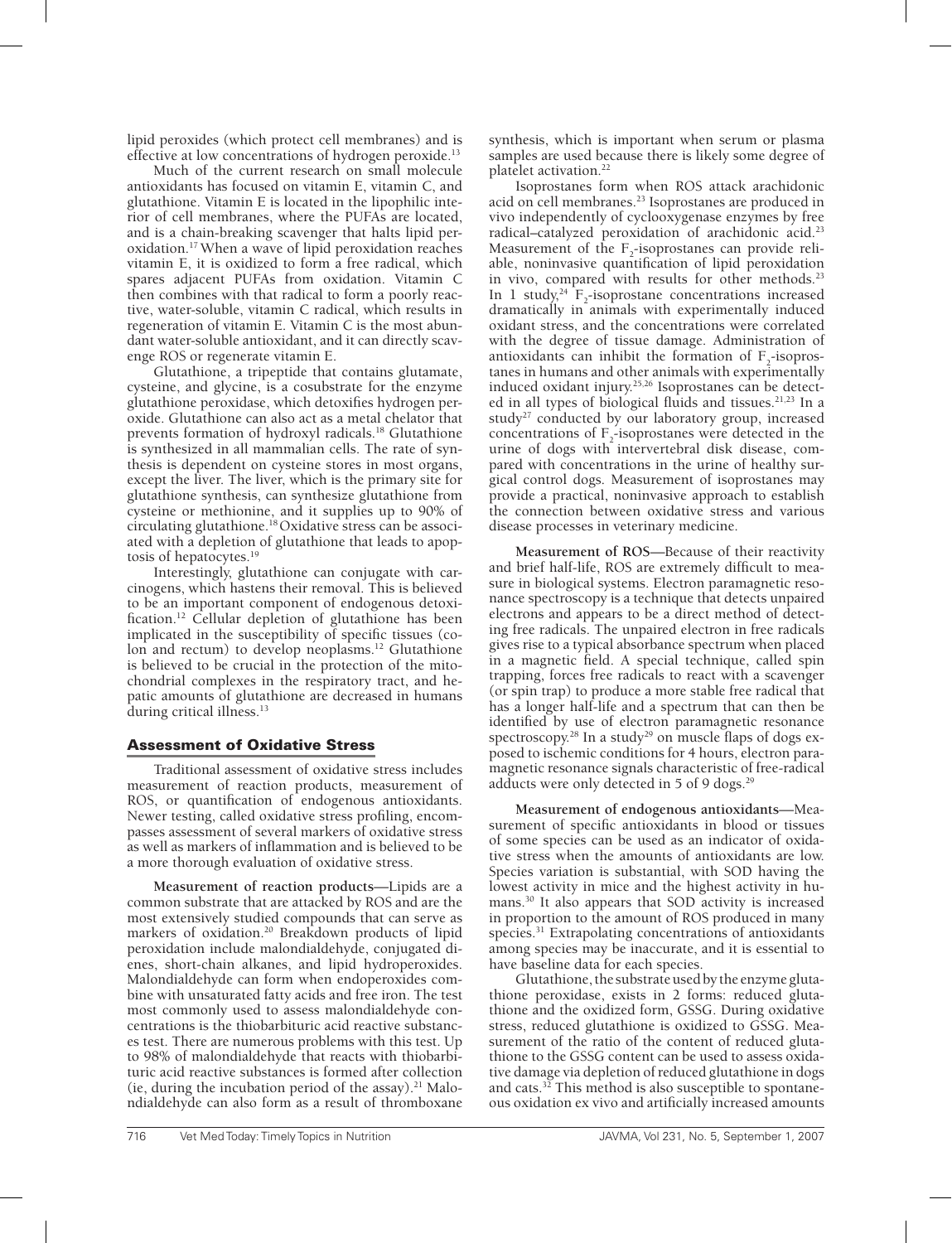of GSSG. Depletion of reduced glutathione can cause irreversible cell damage and death.<sup>33</sup> In 1 study,<sup>32</sup> investigators reported decreased concentrations of reduced glutathione in liver biopsy specimens of dogs and cats with necroinflammatory disorders and extrahepatic bile duct occlusion and cats with hepatic lipidosis, compared with values in healthy dogs and cats.

In sled dogs, serum concentrations of α-tocopherol decrease significantly after an exercise run, which suggests that the endogenous antioxidant capacity may not be adequate for challenges of vigorous racing.<sup>34</sup> In another study<sup>35</sup> aimed at decreasing oxidative damage in racing sled dogs, dietary supplementation with  $\alpha$ -tocopherol, β-carotene, and lutein significantly increased plasma concentrations of these antioxidants.

Because many substances (eg, albumin) function as antioxidants, measurement of a single antioxidant may be misleading. It has been suggested<sup>31</sup> that a much more extensive battery of tests is needed to evaluate oxidative stress and antioxidant status. Unfortunately, the cost of this extensive oxidative stress testing, which includes tests for 13 antioxidants, 22 trace elements, an iron profile, 9 markers of inflammation, and 11 markers of oxidative damage, is likely to be prohibitive to most researchers and clinicians.31

## Treatments for Oxidative Stress

During the past 20 years, numerous studies have been conducted to examine  $> 1,000$  types of interventions to ameliorate oxidative damage. Some of the current treatment strategies appear promising. Most of the treatment strategies used for oxidative stress involve blocking the formation of ROS, scavenging existing ROS, or augmenting endogenous antioxidants. Numerous other treatment modalities, which include endothelin receptor antagonists,<sup>36</sup> angiotensin receptor antagonists,<sup>37</sup> and hyperbaric oxygen,<sup>38</sup> have yielded mixed results. It is likely that the most effective strategies will encompass a combination of treatments that target several steps in the oxidative stress injury cascade.

**Blocking formation of ROS**—Exogenously administered glutathione cannot penetrate cell membranes.<sup>39</sup> Cysteine is the rate-limiting amino acid in the formation of glutathione, and treatment with N-acetylcysteine enables continued production of glutathione. N-Acetylcysteine is also a powerful scavenger of hydroxyl radicals and hypochlorous acid.<sup>40</sup> Treatment with Nacetylcysteine protects against endotoxin challenge,<sup>41</sup> radiation-induced injury, $\frac{4}{3}$  and pulmonary injury from toxic gases.<sup>43</sup> In a study<sup>44</sup> of rats with experimentally induced ischemia-reperfusion injury, N-acetylcysteine blocked nuclear factor kappa B activity and scavenged ROS. N-Acetylcysteine can attenuate ischemia-reperfusion injury during cardiac catheterization and has cardioprotective effects during ischemia.<sup>45</sup> Finally, N-acetylcysteine has provided some benefit in humans with sepsis,<sup>46</sup> acute respiratory distress syndrome,<sup>47</sup> and contrast-induced nephropathy.<sup>48</sup>

S-Adenosylmethionine is synthesized from L-methionine and ATP and plays a major role in 3 key pathways (ie, transmethylation, amino propylation, and transsulfuration). Cysteine is generated via a series of

enzymatic steps during SAMe transsulfuration. Cysteine synthesis augments glutathione synthesis. Because many of the acute-phase proteins require cysteine, SAMe and N-acetylcysteine may be useful for treatment of animals with inflammatory diseases as well as those with oxidative stress.<sup>13</sup>

Vitamin E, composed of 4 tocopherols and 4 tocotrienols, is the vitamin most commonly supplemented in most clinical trials. Negative effects of vitamin E supplementation on the progression of cardiovascular disease were reported in 1 clinical trial.<sup>49</sup> Unfortunately, investigators in that clinical trial used a synthetic form of vitamin E (dl-α-tocopheryl) that is devoid of antioxidant properties.

Vitamin C can act as a pro-oxidant during times of increased amounts of free iron, such as those resulting from a blood transfusion or inflammation. Vitamin C reduces ferric iron to ferrous iron, which, in physiologic conditions, improves absorption of iron from the gastrointestinal tract. When conditions of ischemia or increased availability of free iron exist, vitamin C can provide more ferrous iron for the generation of hydroxyl radicals via the Haber-Weiss reaction.<sup>50</sup> In patients with coronary artery disease, endothelial dysfunction is attenuated by administration of vitamin C; this effect appears to be attributable to scavenging of superoxide by vitamin C.<sup>51</sup>

Ubiquinone (also known as coenzyme Q10) enhances mitochondrial production of ATP, acts as an antioxidant, and stabilizes cell membranes.<sup>52</sup> Myocardial function is improved, and a meta-analysis<sup>53</sup> revealed a significant improvement in ejection fraction and cardiac output with ubiquinone treatment in patients with cardiac disease.

Allopurinol is a structural analogue of hypoxanthine that competitively inhibits xanthine oxidase, which prevents the formation of superoxide. Treatment with allopurinol attenuates microvascular permeability and decreases neutrophil infiltration in cats with experimentally induced ischemia-reperfusion injury.<sup>54</sup> Allopurinol improves kidney function after transplantation,55 and it is now a component of the preservation solutions used in most transplant centers.

**Scavenging ROS**—It is believed that administration of SOD will be protective during ischemia-reperfusion injury. In situations in which use of SOD did not result in improvement,<sup>56</sup> its short half-life may have been a factor. Use of SOD in renal transplant patients can decrease acute rejection and improve graft survival at 4 years after transplantation.57

Catalase works in conjunction with SOD. Because of the iron content (iron is a cofactor for catalase), catalase may have the propensity to act as a pro-oxidant. Treatment of cats prior to ischemia-reperfusion injury of the small intestine decreases neutrophil infiltration.58 Administration of a combination of SOD and catalase conjugate can be effective in attenuating oxidative stress in animals with experimentally induced ischemia-reperfusion injury.59

Free iron is central to the formation of hydroxyl radicals. Thus, many treatment strategies attempt to block iron. However, iron is essential to many biological processes, and iron chelation treatment can have poten-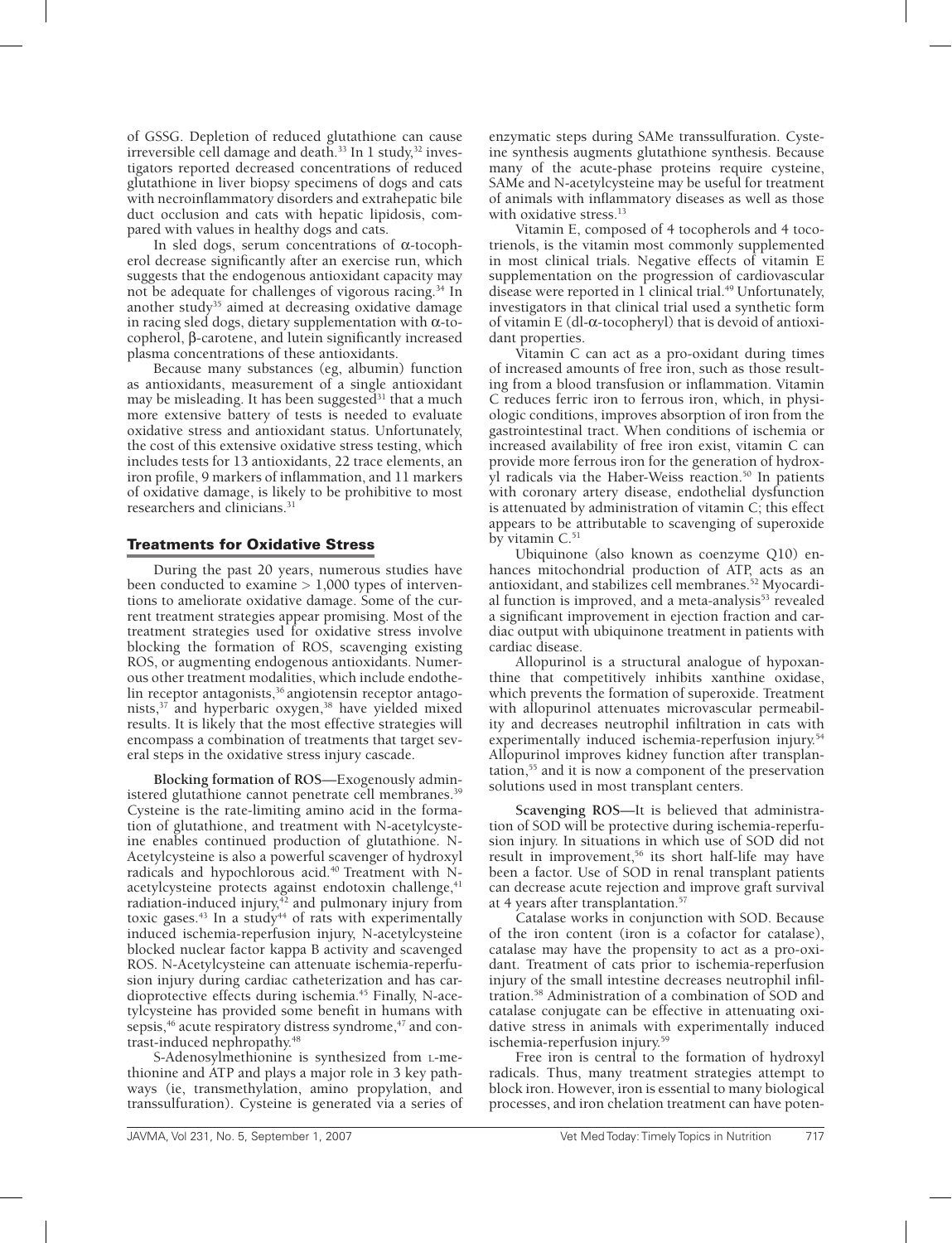tially toxic effects when it interferes with normal iron metabolism. Most strong chelating agents remove ferric iron from proteins (ie, transferrin) and can interfere with iron incorporation into hemoglobin.<sup>60</sup> Deferoxamine chelates ferrous iron and can reduce ROS injury in animals with experimentally induced conditions. $61,62$ Use of deferoxamine may be unrewarding, most likely because of the toxic effects and its short half-life in circulation (approx  $5$  minutes) in humans. $63$ 

Dimethyl sulfoxide scavenges hydroxyl radicals. The metabolite that forms then traps other ROS. Dimethyl sulfoxide permeates cell membranes to reach intracellular sites of ROS formation. It is also believed that dimethyl sulfoxide inhibits platelet aggregation and increases vasodilation. Treatment with dimethyl sulfoxide prior to ischemia-reperfusion injury decreases microvascular permeability and neutrophil infiltration in cats<sup>64</sup> and rats.<sup>65</sup> It is believed that the concentrations of dimethyl sulfoxide needed to scavenge hydroxyl radicals may be so high that it may cause damage to healthy cells.<sup>66</sup>

**Food-based antioxidants and ROS scavengers**—Flavonoids are a subclass of polyphenols that have important antioxidant, vasodilatory, blood pressure–regulating, antiinflammatory, and anticoagulating properties. $67,68$  They are found primarily in fruits, vegetables, minimally processed tea (eg, green tea), and cocoa. Flavonoids scavenge ROS through rapid donation of electrons.<sup>67</sup> Some flavonoids also possess substantial abilities to suppress cyclooxygenase-2. One study<sup>69</sup> revealed significant protection of endothelial cells via ROS scavenging and increased expression of nitric oxide. Flavonoids in cocoa lower blood pressure via inhibition of angiotensin-converting enzyme and inhibit platelet aggregation via increased production of nitric oxide or prostacyclin.67 There is a large increase in plasma total antioxidant capacity after consumption of relatively small amounts of flavonoids.<sup>68</sup> One possible theory for this effect is that flavonoids induce a major increase in uric acid, and uric acid is itself a powerful antioxidant. According to this theory, it is the uric acid that provides the antioxidant protection.

Resveratrol is a polyphenolic phytoalexin produced in plants, presumably as an antifungal compound.<sup>70</sup> Although found in grapes, berries, and peanuts, most commercially processed resveratrol is obtained from Japanese knotwood.<sup>70</sup> Resveratrol possesses antioxidant properties and can extend the life span of yeast, worms, and fruit flies and improve survival of obese mice.<sup>70</sup>

Decreased concentrations of antioxidants and increased amounts of ROS are believed to contribute to oxidative damage to lipids and proteins in the brains of older dogs, and these changes apparently increase with age of the dogs.<sup>71</sup> Dietary supplementation with antioxidants, whole fruits, and vegetables is associated with less cognitive impairment in dogs, compared with the cognitive impairment in dogs fed a conventional diet.<sup>71</sup>

Nutritional additives that involve antioxidants in foods formulated for dogs have been used successfully in laboratory settings and clinical treatment of older dogs.71 There will continue to be a high degree of interest in antioxidants because of the significant effects they can have on signal transduction and modulation of enzyme and genomic systems.67,72 A few of the more common antioxidants and their dosages in dogs and cats have been determined **(Table 1)**. 73-77

#### Conclusion and Clinical Summary

Oxidative stress is an important contributor to morbidity for many diseases. Multiple factors influence the interplay between oxidative stress and disease progression. It is a challenge to predict the appropriate type and dosage of antioxidant needed to ameliorate the complex phenomenon of oxidative stress. Standardization of the assessment of damage attributable to oxidative stress and response to treatment is an essential first step for evaluating the success of clinical trials. Isoprostane, a product of ROS action on arachidonic acids, has been a good indicator of oxidative stress in several laboratory studies and clinical trials and offers the benefits of cost effectiveness and noninvasive testing.

Table 1—Recommended dosages for antioxidants in dogs and cats.

| <b>Antioxidant</b>                         | <b>Dogs</b>                                                                                                                                       | Cats                                                                                                                              |
|--------------------------------------------|---------------------------------------------------------------------------------------------------------------------------------------------------|-----------------------------------------------------------------------------------------------------------------------------------|
| $SAMe^{73}$                                | 20 mg/kg/d [9.1 mg/lb/d] as<br>1 dose/d or divided into<br>2 doses/d; administer orally<br>0.5 hours before a meal                                | 20 mg/kg/d as 1 dose/d<br>or divided into 2 doses/d;<br>administer orally 0.5 hours<br>before a meal                              |
| N-acetylcysteine <sup>74*</sup>            | 50 mg/kg [22.7 mg/lb]; dilute 1:4<br>with 0.9% NaCl solution and<br>administer IV over a 1-hour<br>period; can administer 1 dose<br>every 6 hours | 50 mg/kg; dilute 1:4 with 0.9% NaCl<br>solution and administer IV over a<br>1-hour period; can administer 1 dose<br>every 6 hours |
| Vitamin E <sup>75</sup> t                  | 400 units, PO, q 24 h                                                                                                                             | 30 units, PO, g 24 h                                                                                                              |
| Vitamin C (ascorbic acid) <sup>76</sup> ‡  | 500 to 1,000 mg, PO, g 24 h;<br>decrease dosage if patient<br>develops soft feces                                                                 | 125 mg, PO, g 12 h;<br>decrease dosage if patient<br>develops soft feces                                                          |
| Ubiquinone (coenzyme $Q10$ ) <sup>77</sup> | 2.0 mg/kg [0.9 mg/lb], PO, g 24 h‡                                                                                                                | 2.0 mg/kg, PO, g 24 h‡                                                                                                            |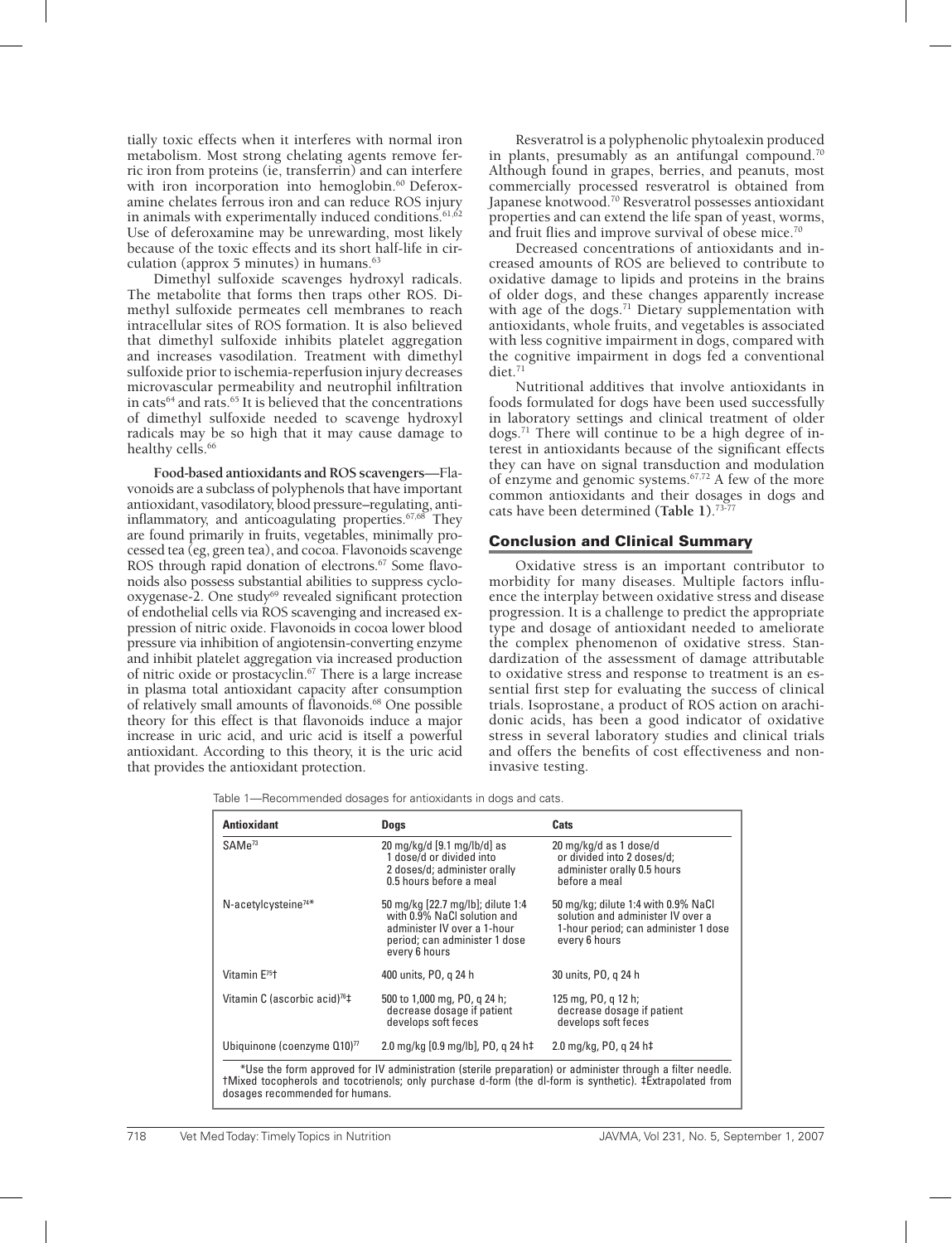Because of the enormous complexity of oxidative stress, treatment that encompasses only 1 target is unlikely to yield substantial results. Currently, no single agent has been able to completely ameliorate oxidative stress. The best strategies will, in all likelihood, include a combination of treatments that target several steps in the oxidative stress pathway. Treatments that are promising in small animals include allopurinol administered to cats before oxidative stress and deferoxamine and dimethyl sulfoxide administered to dogs with experimentally created gastric dilatation-volvulus. Nutritional intervention is likely to be a popular method for delivery of antioxidants to pets in the future and offers the benefits of whole-food supplements that contain several synergistic antioxidants.

Because oxidative stress is not detectable clinically, it can be frustrating to monitor treatment. Obvious improvement in commonly measured variables is rarely evident after treatment with antioxidants. Objective improvement by use of standardized tests in several studies indicates the potential for the role of antioxidants in veterinary medicine. In addition, the lack of toxic effects reported with many of these supplements provides clinicians a greater sense of confidence when prescribing their use. A number of antioxidants (eg, SAMe and coenzyme Q10) have already appeared on the veterinary market. In addition, there are several additives for pet foods. It is likely that large-scale clinical trials will be performed to evaluate the potential beneficial effects of various antioxidants.

#### **References**

- 1. Karihtala P, Soini Y. Reactive oxygen species and antioxidant mechanisms in human tissues and their relation to malignancies. *APMIS* 2007;115:81–103.
- 2. Korantzopoulos P, Kolettis TM, Galaris D, et al. The role of oxidative stress in the pathogenesis and perpetuation of atrial fibrillation. *Int J Cardiol* 2007;115:135–143.
- 3. Berger MM. Antioxidant micronutrients in major trauma and burns: evidence and practice. *Nutr Clin Pract* 2006;21:438– 449.
- 4. Montuschi P, Barnes P, Roberts LJ. Insights into oxidative stress: the isoprostanes. *Curr Med Chem* 2007;14:703–717.
- 5. Hermans N, Cos P, Maes L, et al. Challenges and pitfalls in antioxidant research. *Curr Med Chem* 2007;14:417–430.
- 6. Bulteau AL, Szweda LI, Friguet B. Mitochondrial protein oxidation and degradation in response to oxidative stress and aging. *Exp Gerontol* 2006;41:653–657.
- 7. Rangan U, Bulkley GB. Prospects for treatment of free radicalmediated tissue injury. *Br Med Bull* 1993;49:700–718.
- 8. Curtin JF, Donovan M, Cotter TG. Regulation and measurement of oxidative stress in apoptosis. *J Immunol Methods* 2002; 265:49–72.
- 9. Wei YH. Oxidative stress and mitochondrial DNA mutations in human aging. *Proc Soc Exp Biol Med* 1998;217:53–63.
- Radi R, Beckman JS, Bush KM, et al. Peroxynitrite-induced membrane lipid peroxidation: the cytotoxic potential of superoxide and nitric oxide. *Arch Biochem Biophys* 1991;288:481–487.
- 11. Halliwell B. Antioxidant defence mechanisms: from the beginning to the end (of the beginning). *Free Radic Res* 1999;31:261– 272.
- 12. Opara EC. Oxidative stress. *Dis Mon* 2006;52:183–198.
- 13. Eaton S. The biochemical basis of antioxidant therapy in critical illness. *Proc Nutr Soc* 2006;65:242–249.
- 14. Miller NJ, Rice-Evans C, Davies MJ, et al. A novel method for measuring antioxidant capacity and its application to monitoring the antioxidant status in premature neonates. *Clin Sci (Lond)* 1993;84:407–412.
- 15. Soejima A, Matsuzawa N, Hayashi T, et al. Alteration of redox state of human serum albumin before and after hemodialysis. *Blood Purif* 2004;22:525–529.
- 16. Bar-Or D, Bar-Or R, Rael LT, et al. Heterogeneity and oxidation status of commercial human albumin preparations in clinical use. *Crit Care Med* 2005;33:1638–1641.
- 17. Meydani M. Vitamin E. *Lancet* 1995;345:170–175.
- 18. Sciuto AM. Antioxidant properties of glutathione and its role in tissue protection. In: Baskin S, Salem H, eds. *Oxidants, antioxidants, and free radicals*. Washington, DC: Taylor & Francis, 1997;171–191.
- 19. Kurose I, Higuchi H, Miura S, et al. Oxidative stress-mediated apoptosis of hepatocytes exposed to acute ethanol intoxication. *Hepatology* 1997;25:368–378.
- 20. Meagher EA, FitzGerald GA. Indices of lipid peroxidation in vivo: strengths and limitations. *Free Radic Biol Med* 2000;28:1745–1750.
- 21. Moore K, Roberts LJ. Measurement of lipid peroxidation. *Free Radic Res* 1998;28:659–671.
- 22. McMillan RM, MacIntyre DE, Booth A, et al. Malonaldehyde formation in intact platelets is catalysed by thromboxane synthase. *Biochem J* 1978;176:595–598.
- 23. Morrow JD, Roberts LJ. The isoprostanes: unique bioactive products of lipid peroxidation. *Prog Lipid Res* 1997;36:1–21.
- 24. Morrow JD, Roberts LJ. The isoprostanes: their role as an index of oxidant stress status in human pulmonary disease. *Am J Respir Crit Care Med* 2002;166:S25–S30.
- 25. Roberts LJ, Morrow JD. The generation and actions of isoprostanes. *Biochim Biophys Acta* 1997;1345:121–135.
- 26. Reilly M, Delanty N, Lawson JA, et al. Modulation of oxidant stress in vivo in chronic cigarette smokers. *Circulation* 1996;94:19–25.
- 27. McMichael MA, Ruaux CG, Baltzer WI, et al. Concentrations of 15F<sub>2</sub> isoprostane in urine of dogs with intervertebral disk disease. *Am J Vet Res* 2006;67:1226–1231.
- 28. Brisson BA, Miller CW, Chen G, et al. Effects of adenosine pretreatment on detection of free radicals in ischemic and reperfused canine gracilis muscle flaps by use of spin-trapping electron paramagnetic resonance spectroscopy. *Am J Vet Res* 2002;63:175–180.
- 29. Brisson BA, Miller CW, Chen G, et al. Detection of free radicals in ischemic and reperfused canine gracilis muscle flaps by use of spin-trapping electron paramagnetic resonance spectroscopy. *Am J Vet Res* 2001;62:384–388.
- 30. Cutler RG. Oxidative stress profiling: part I. Its potential importance in the optimization of human health. *Ann N Y Acad Sci* 2005;1055:93–135.
- 31. Cutler RG, Plummer J, Chowdhury K, et al. Oxidative stress profiling: part II. Theory, technology, and practice. *Ann N Y Acad Sci* 2005;1055:136–158.
- 32. Center SA, Warner KL, Erb HN. Liver glutathione concentrations in dogs and cats with naturally occurring liver disease. *Am J Vet Res* 2002;63:1187–1197.
- 33. Reiter R, Wendel A. Chemically-induced glutathione depletion and lipid peroxidation. *Chem Biol Interact* 1982;40:365–374.
- 34. Hinchcliff KW, Reinhart GA, DiSilvestro R, et al. Oxidant stress in sled dogs subjected to repetitive endurance exercise. *Am J Vet Res* 2000;61:512–517.
- 35. Baskin CR, Hinchcliff KW, DiSilvestro RA, et al. Effects of dietary antioxidant supplementation on oxidative damage and resistance to oxidative damage during prolonged exercise in sled dogs. *Am J Vet Res* 2000;61:886–891.
- 36. Szabo G, Bahrle S, Fazekas L, et al. Endothelin-A receptor antagonist BQ123 protects against myocardial and endothelial reperfusion injury. *Thorac Cardiovasc Surg* 1998;46:232–236.
- 37. Harada K, Sugaya T, Murakami K, et al. Angiotensin II type 1A receptor knockout mice display less left ventricular remodeling and improved survival after myocardial infarction. *Circulation* 1999;100:2093–2099.
- 38. Buras JA, Stahl GL, Svoboda KK, et al. Hyperbaric oxygen downregulates ICAM-1 expression induced by hypoxia and hypoglycemia: the role of NOS. *Am J Physiol Cell Physiol* 2000; 278:C292–C302.